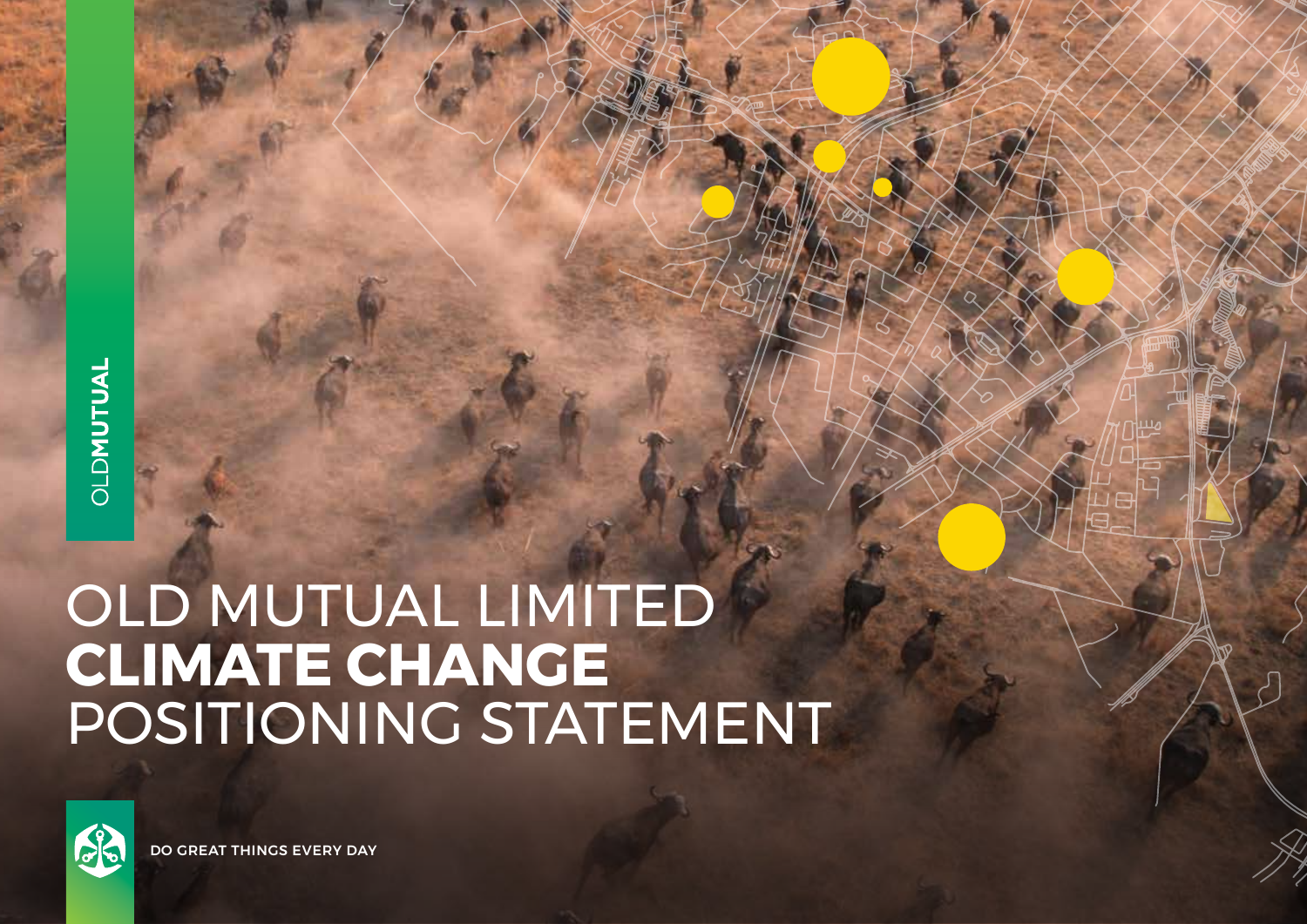**As a financial services intermediary we recognise Climate Change as a systemic risk which needs to be integrated into the way in which we do business. Being a custodian of the lifetime savings and investments of millions of customers across the African continent means that we must responsibly manage the assets of our customers. Addressing the risks posed by Climate Change forms part of this responsibility and our ambition to demonstrate sustainable value creation for all of our stakeholders.**

#### **RESPONSIBLE BUSINESS IMPERATIVE**

Old Mutual is a leading pan-African business, operating in 13 countries across the African continent, and with four main lines of business including: life and savings, asset management, property and casualty as well as banking and lending.

## **We recognise Climate Change as a systemic risk that has the potential to impact our entire business value chain.**

We not only consider Climate Change as a threat to the sustainability of our business operations, but also to the very communities and countries in which we operate. Our response to the Climate crisis is guided by our Truly Mutual Strategy, whose purpose is to Champion Mutually Positive Futures Every Day. Operationalised through five interconnected pillars (CARES) and supported by our Responsible Business Framework, we believe that the delivery of this strategy will enable us to become our customers' first choice while building the most valuable business in our industry. The continuity of our business, protection of our stakeholders' interests, and the preservation of the planet for future generations are all critical factors in ensuring that we achieve this ambition.

#### **A COMMITMENT GROUNDED IN SCIENCE, RISK MANAGEMENT AND A JUST TRANSITION**

Our Climate Change response considers the social and economic implications of our actions in line with a just transition, the urgency articulated through the science of Climate Change, as well as our responsibility towards appropriate risk and opportunity management. We are fully committed to the imperatives of a just transition relating to the workforce and the creation of decent work and quality jobs in accordance with nationally defined development priorities provided for in the Paris Agreement'.

We accept the findings of the sixth assessment report issued by the International Panel on Climate Change (IPCC) 2, which warns that rapid action must be taken to reduce GHG emissions in the coming decades to achieve the Paris Agreement goal of limiting global warming to 1.5°C. The World Economic Forum (WEF), through its Global Risks Report 2022 <sup>3</sup>, identified extreme weather, climate action failure, and humanled environmental damage to be among the risks with the highest likelihood of materialising over the next 10 years. Climate action failure and other environmental risks are among the highest impact risks of the next decade.

Integrating climate risks into our existing risk management processes is imperative given the long-term horizons against which we manage risk. Our approach incorporates a measure of flexibility, recognising the unique circumstances of the emerging market economies we operate in.

1 https://unfccc.int/process-and-meetings/the-paris-agreement/the-paris-agreement

- 2 https://www.ipcc.ch/report/ar6/wg1/
- 3 https://www.weforum.org/reports/global-risks-report-2022
- 4 This includes: The National Development Plan (NDP) of South Africa and Namibia, Kenya's Big Four Agenda and Vision 2030, the Zimbabwe National Development Strategy, Nigeria Vision 2020, the long-term National Development Plan for Ghana, Uganda's Third National Development Plan (2020 to 2025), Rwanda's National Strategy for Transformation (2017 to 2024), the Tanzania Development Vision 2025, South Sudan National Development Strategy, Malawi's Growth and Development Strategies (MGDS)



**We inform and guide our approach through our commitment to local and international environmental management guidelines and good international industry practice, including:** 

- UN's Sustainable Development Goals (SDGs)
- The National Development plans of the countries we operate in (NDPs) 4
- CDP
- Principles for Responsible Investment (PRI)
- United Nations Global Compact (UNGC)
- Code for Responsible Investment in South Africa (CRISA)
- The Water Disclosure Project (WDP)
- The Task Force on Climate-related Financial Disclosures recommendations (TCFD)

By working with responsible business partners across our supply and distribution chain, our collective action can effect real-world outcomes that will have a lasting impact on future generations.

1